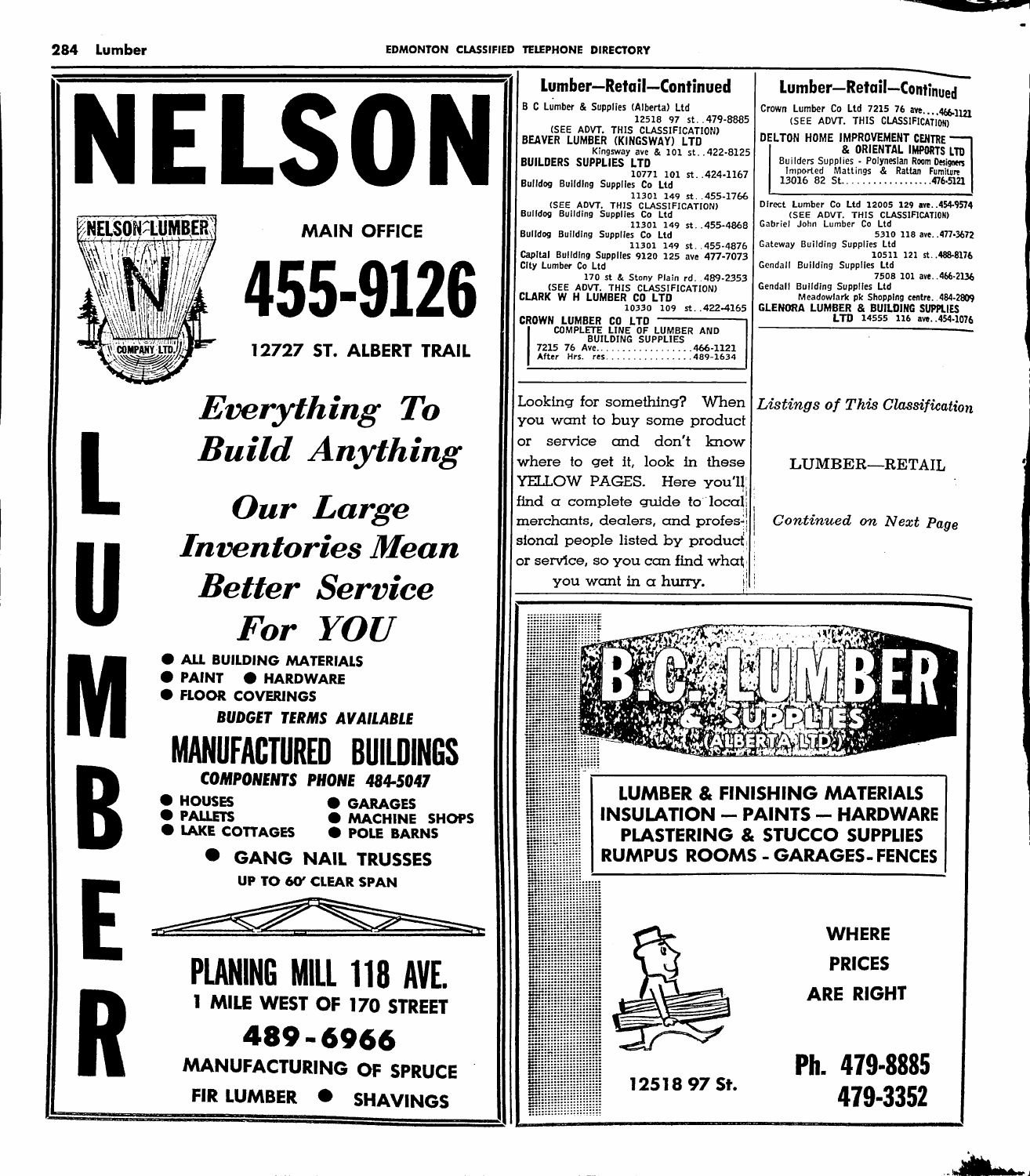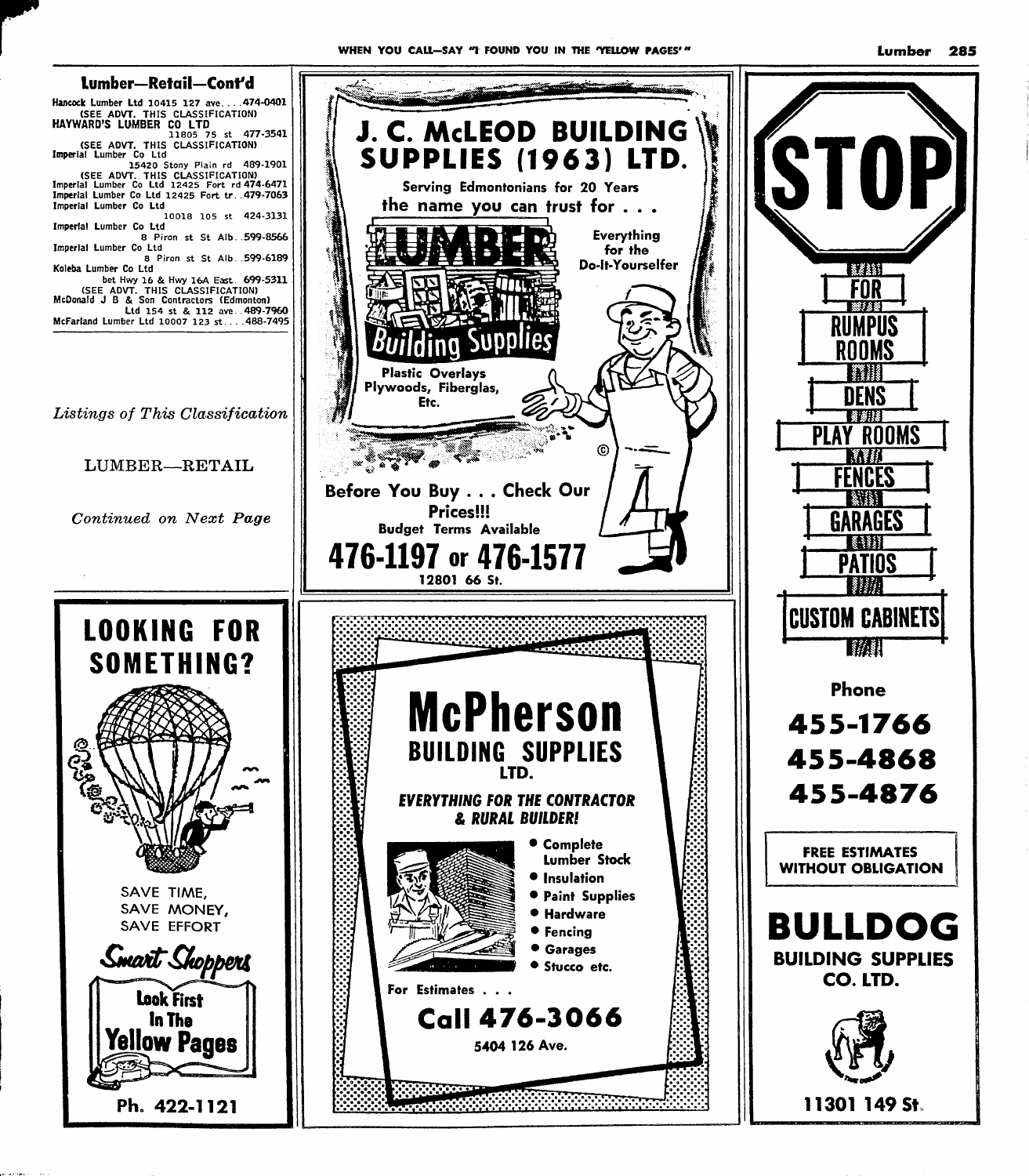EDMONTON CLASSIFIED TELEPHONE DIRECTORY

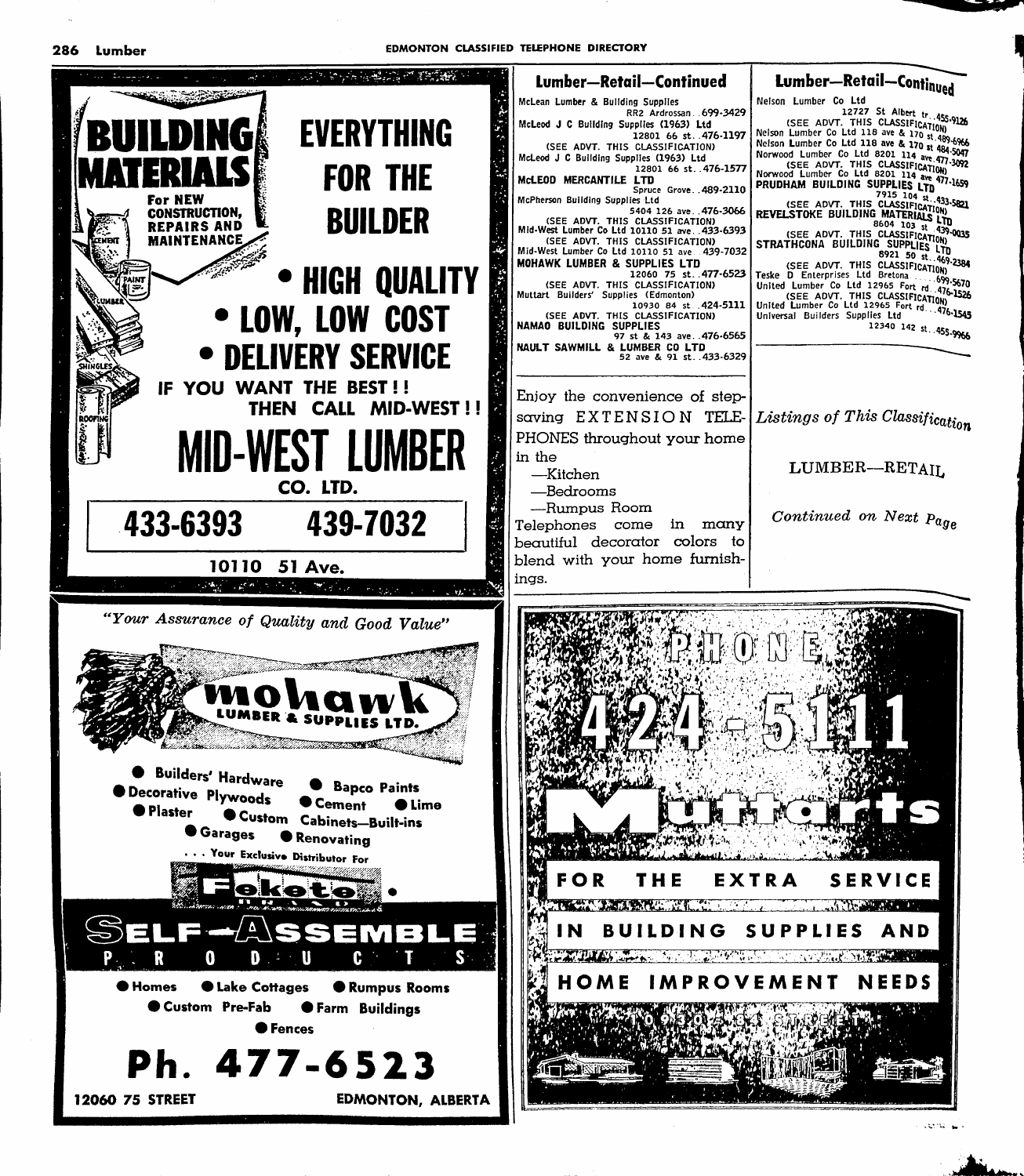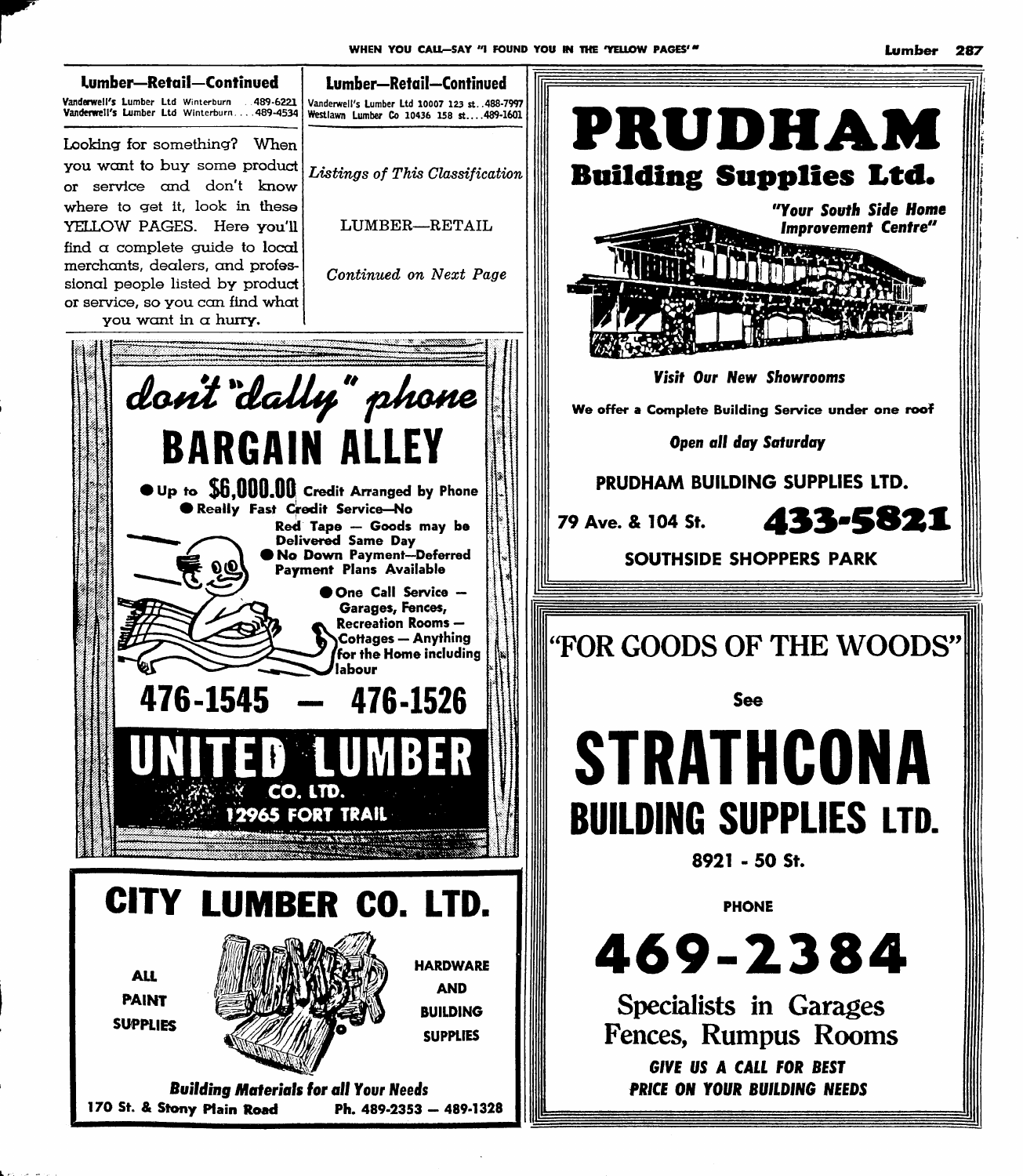